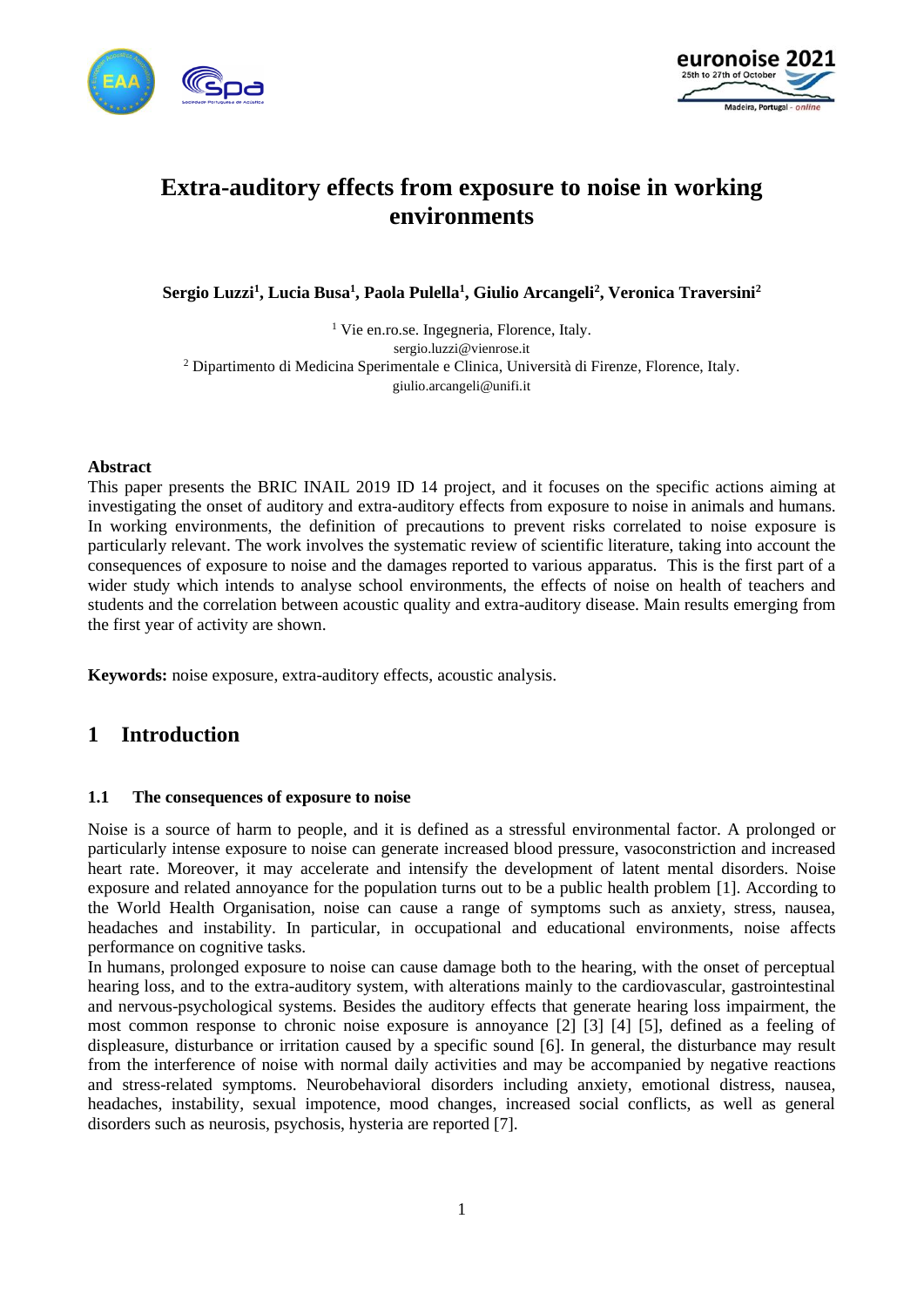

The auditory damage is represented by pathologies of the auditory system. On the other hand, the assessment of non-auditory damage - physiological or psychological damage - deriving from exposure to noise, is more complex to identify, since the causes of acoustic discomfort could also be linked to different factors and depend on the subjectivity of sound perception.

Mostly, extra-auditory effects are temporary and removing the cause, the previous state is restored.

The psycho-physiological effects of noise exposure can occur at noise levels of 60 dB, and there is no possibility of adaptation.

The link between noise and extra-auditory effects is not easy to be determined. For this reason, medical analysis plays a fundamental role in identifying auditory and extra-auditory damage caused by noise exposure. The definition of a cause-and-effect relationship is particularly necessary in legal matters.

### **1.2 BRIC INAIL 2019 ID 14 Project**

The research work presented in this paper is part of the BRIC INAIL 2019 ID 14 project. The latter aims at identifying the types of extra-auditory damage from exposure to noise, with particular attention to school environments. In the first phase of the project, a cataloguing of the typologies of extra-auditory damages caused by noise exposure was carried out starting from the evidence in scientific literature. The study lays the foundations for the acoustic analysis to be carried out in selected work environments, as well as to study the correlation between acoustic quality and behavioural reactions. Specifically, this part of the study has reported a review of the scientific literature on noise damage among animal models and humans.

# **2 Methods**

### **2.1 Literature review of extra-auditory effects from exposure to noise in animals**

The review included articles published in the last 10 years, from 2010 to 15 September 2020, on the main online databases (PubMed, Cochrane Library, Scopus, Embase, Google Scholar). The search strategy used a combination of keywords, in combination with each other: noise, loud, sound, exposure, environment, neurobehavioral, psychological, mental, neural. The search string used was "((noise) OR (sound)) OR (sound level)) OR (loud)) AND ((exposure) OR (environmental) OR (environment)) AND ((neurobehavioral) OR (behavioral) OR (behavioral) OR (neurobehavioral) OR (psychological) OR (mental) OR (neural))".

All research fields were considered. In particular, we conducted a research strategy in the databases on the effects of noise 'exposure on animals by applying the PICOs statement. The study included all animals, with no difference in species, habitat or geolocation. The intervention concerned any kind of noise exposure (pollution caused by humans and not), in any terrestrial environment. The health outcomes considered were those related to neurobehavioral changes in according to recent studies. In particular, we included short term and medium-long term effects, such as changes in swimming direction and speed, burrow building, foraging for food and reproduction, irritability, agitation, anger, changes in neurobehavioral skills. If found, hormone excretion level or alterations in instrumental diagnostic tests, were included. In addition, we have carried out a manual search of the selected articles and reviews for a more accurate analysis. Two independent reviewers read the titles and abstracts of the various reports identified by the search strategy. Reviewers selected studies based on inclusion and exclusion criteria. Doubts or disagreements were resolved by discussing them with a third researcher.

Subsequently, the authors independently reviewed the complete texts to decide on final admissibility. Finally, the authors eliminated duplicate studies and articles without the full texts.

Tabulated data were obtained mainly from published results but also from any other supplementary source, when available. In particular, the authors selected the date and country of publication, the animal species examined, and the type of disorders reported. We included studies on the main neurobehavioral consequences of this exposure, in particular aggression, adaptation systems, nutrition, reproduction and antipredatory behaviours. All types of study designs were included, without linguistic restrictions. Publications relating only to the human species were excluded; furthermore, we excluded articles not reporting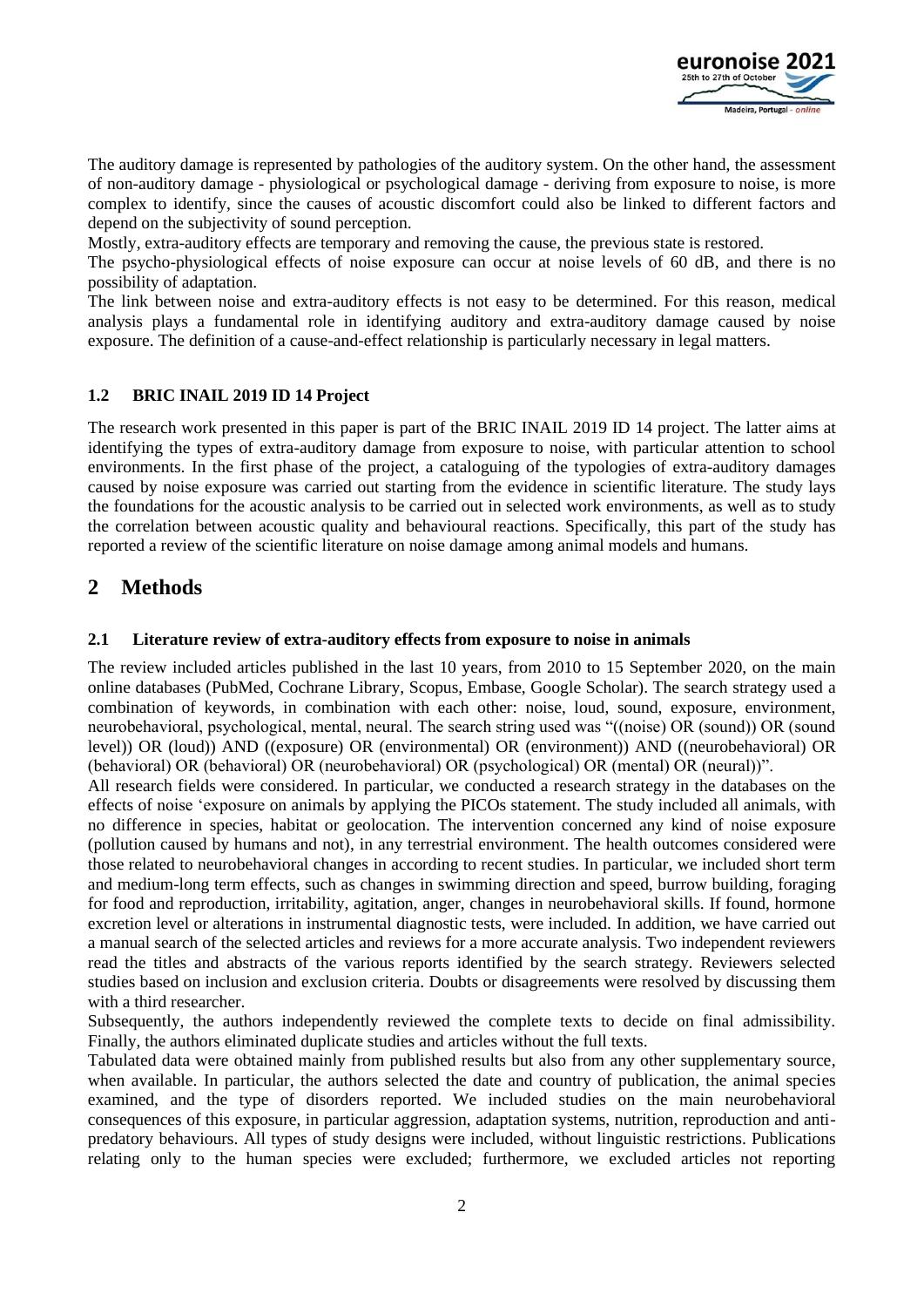

neurobehavioral alterations, reports of lesser academic relevance, editorial articles, individual contributions and purely descriptive studies published in scientific conferences, without any quantitative and qualitative scientific contribution.

### **2.2 Literature review of extra-auditory effects from exposure to noise in workplaces**

The research included articles published in the last 10 years, from 2010 to 15 September 2020, on the major online databases (PubMed, Cochrane Library, Scopus, Embase, Google Scholar). The search strategy used a combination of controlled vocabulary and free text terms based on the following keywords: work, job, task, workplace, noise, loud, sound, occupational, environment, neurobehavioral, psychological, mental, neural. All research fields were considered. The search string used was the following: (((((noise) OR (sound)) OR (sound level)) OR (loud)) AND ((((((((workplace) OR (work)) OR (job)) OR (job task)) OR (occupation)) OR (occupational)) OR (environmental)) OR (environment))) AND (((((((neurobehavioral) OR (behavioral)) OR (behavioural)) OR (neurobehavioural)) OR (psychological)) OR (mental)) OR (neural)).

In particular, we conducted a research strategy in the databases on the effects of noise 'exposure on workers' health by applying the PICO statement. The studied population was composed of workers, with no difference in age, gender or type of job. The type of intervention concerned any noise exposure in the workplace. The considered health outcomes were related to neurobehavioral changes in according to the most recent studies. We included short term effects and medium-long term effects, such as insomnia, sleep disturbance, fatigue, impaired concentration and memory, changes in work performance, errors, mood changes with irritability, anxiety, aggression, depression, annoyance. If found, physiological measures and work-life balance, such as hormone excretion level or changes in management of social and family life, were included. Additionally, we practiced a hand search on reference lists of the selected articles and reviews to carry out a wider analysis. Two independent reviewers read titles and abstracts of the reports identified by the search strategy. They selected relevant reports according to inclusion and exclusion criteria. Doubts or disagreements were solved by discussion with a third researcher. Subsequently, they independently screened the corresponding full text to decide on final eligibility. Finally, the authors eliminated duplicate studies and articles without full texts. Data was mainly obtained from the published results but also from any other supplementary sources when these were available. In particular, the authors have selected date and country of publication, sample size, involved noise 'source, exposure decibel and kind of reported disorders. In addition, the authors have highlighted the number of studies included for all reviews and the length of the study, in case of trials or cohort studies. We included studies on principal neuro-behavioral consequences to this exposure, in particular annoyance, sleep disorders, short memory, poor concentrations and working performance. All types of study designs were included, and no linguistic restrictions were applied. We have excluded reports related only environmental exposure or noise pollution, not specifically conducted in a workplace setting, publications on programmatic interventions and studies not considering diseases or disturbances linked to noises; we have excluded reports of less academic significance, editorial articles, individual contributions and purely descriptive studies published in scientific conferences, without any quantitative and qualitative inferences.

### **3 Results**

#### **3.1 Evidence of extra-auditory effects on animals from noise exposure**

The online search yielded 1119 studies: PubMed (256), Scopus (19), Cochrane Library (648), Embase (132), and Google Scholar (64). Of these, 1082 studies were excluded because they were deemed unrelated to alterations associated with noise exposure. Of the remaining, three publications were deleted because the full text was not available and another three due to exclusion criteria. Finally, 31 studies were included in this literature review (Figure 1). Of these, 2 were systematic reviews, 12 were narrative reviews, 1 were a meta-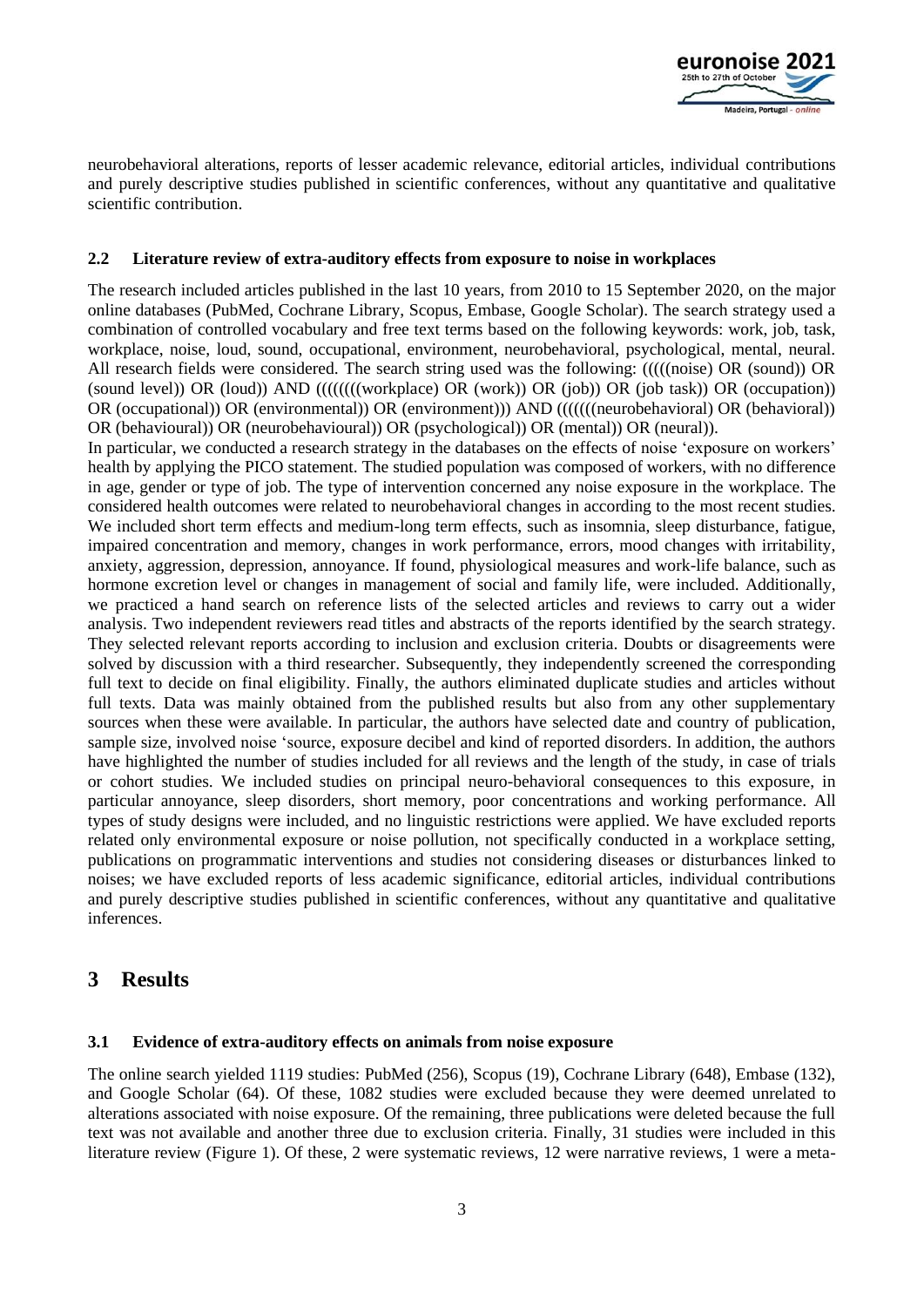

analysis, and 16 were original articles. Among these original articles, 9 were experimental studies, 2 observational studies, 4 case-control studies, and 1 cohort study (Table 1).

The United States of America is the country where most of the studies were published (8 articles; 25.8%). Most of the articles were published in 2020 (9 studies; 29%), followed by 2016 (7 articles; 22.5%).

The main neurobehavioral disorders found in the groups of animals examined are alterations in movement or swimming, with changes in nutrition or anti-predator adaptations (12 articles; 38.7), aggression and overt anxiety (10 articles; 32.2%) and finally, alteration of autonomic reflexes and memory abilities (5 articles; 16.1%). The main groups of animals examined belong to marine fauna (fish, whales, dolphins, cephalopods) with 13 articles (41.9%), followed by rats and mice with 8 studies (25.8%), finally other mammals of various sizes (such as dogs, zebras, elephants) with 6 articles (19.3%).



Figure 1 – Flow-Chart of bibliographic research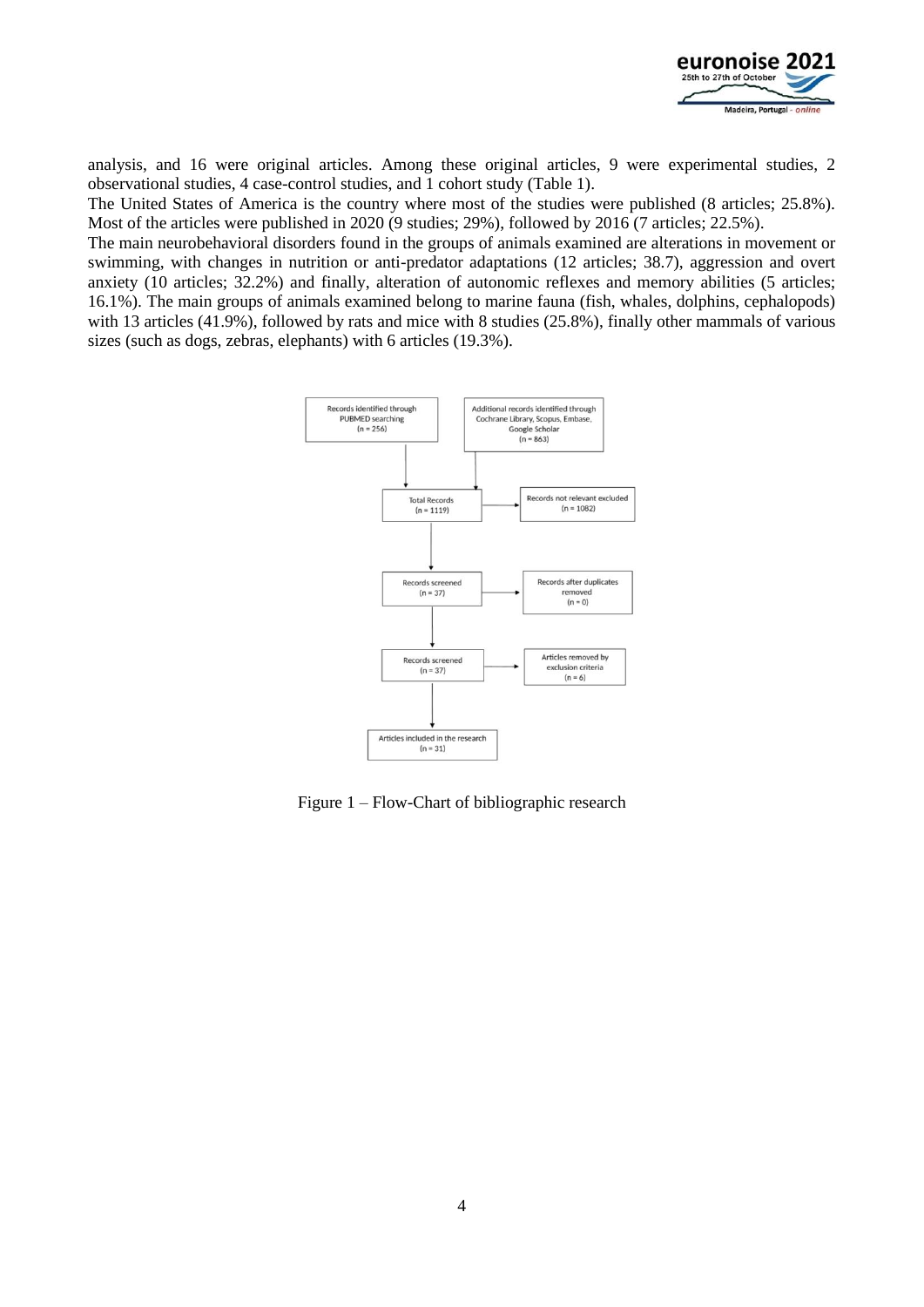

| <b>First author</b> | Year | Country          | <b>Type of study</b> | <b>Species</b>               | <b>Alterations</b>                                                                            |
|---------------------|------|------------------|----------------------|------------------------------|-----------------------------------------------------------------------------------------------|
| Abdullah            | 2020 | Indonesia        | observational study  | Elephants                    | altered anti-predatory'reaction                                                               |
| Akefe               | 2020 | Nigeria          | experimental study   | Rats                         | learning, short-term memory, sensorimotor reflex                                              |
| Baltzer             | 2020 | Wadden sea       | experimental study   | marine mammals, fishes       | altered movements, swimming speed, anti-predatory reaction                                    |
| Blanchett           | 2020 | <b>USA</b>       | observational study  | birds                        | aggression, pacing, nesting etc                                                               |
| Codocedo            | 2016 | Australia/Chile  | narrative review     | mice, rats                   | anhedonia, anxiety, social-avoidance behaviors                                                |
| Cox                 | 2017 | Canada           | meta-analysis        | fishes                       | complex movements and swimming abilities                                                      |
| Criddle             | 2018 | <b>USA</b>       | experimental study   | Hamsters                     | hyperactivity                                                                                 |
| De soto             | 2016 | Spain            | narrative review     | marine invertebrates         | altered movements, swimming speed, metabolic parameters                                       |
| Di franco           | 2020 | Italy/France     | systematic review    | marine invertebrates, fishes | altered movements, swimming speed, anti-predatory reaction                                    |
| Frouin              | 2020 | Mexico           | experimental study   | whales                       | resting, interaction mother-calf                                                              |
| Heinrichs           | 2010 | <b>USA</b>       | narrative review     | rodents                      | anxiety, hyperactivity                                                                        |
| Hubert              | 2020 | North sea        | experimental study   | fishes                       | changed swimming                                                                              |
| Kight               | 2011 | <b>USA</b>       | narrative review     | rats, zebra                  | cognition, sleep                                                                              |
| Koorpivaara         | 2017 | <b>USA</b>       | experimental study   | dogs                         | anxiety, fear                                                                                 |
| Kunc                | 2016 | Uk               | narrative review     | marine species               | aggression, hunting, movements, anti-predatory reaction                                       |
| Landsberg           | 2015 | Canada           | case-control         | dogs                         | anxiety, fear                                                                                 |
| Li                  | 2018 | Indo-Pacific sea | narrative review     | dolphins                     | altered movements and vocals                                                                  |
| Longenecker         | 2016 | <b>USA</b>       | cohort study         | mice                         | hyperactivity                                                                                 |
| Mandel              | 2016 | Israel, Uk       | narrative review     | cows, calves                 | various                                                                                       |
| Manukyan            | 2020 | Armenia          | case-control         | rats                         | anxiety, memory                                                                               |
| Mikolajczak         | 2013 | Poland           | experimental study   | geese                        | movements, stress                                                                             |
| Mills               | 2020 | Polynesia        | experimental study   | fishes                       | hiding, distance, aggression                                                                  |
| Mulders             | 2013 | Australia        | case-control         | pig                          | hyperactivity                                                                                 |
| Nabi                | 2018 | China/USA        | narrative review     | marine mammals               | masking, altered reproduction                                                                 |
| Peng                | 2015 | China            | narrative review     | marine species               | nesting, aggression, anti-predatory reaction                                                  |
| Pienkowski          | 2011 | Canada           | narrative review     | rats, cats                   | cortical plasticity                                                                           |
| Pirotta             | 2012 | <b>USA</b>       | case-control         | whales                       | foraging, movements                                                                           |
| Popper              | 2019 | USA/Uk           | narrative review     | fishes                       | impairment of spawning, interference with foraging, disruption in migration-habitat selection |
| Samson              | 2016 | USA/Netherland   | narrative review     | cephalopods                  | escape, inking, altered speed                                                                 |
| Shannon             | 2016 | <b>USA</b>       | systematic review    | wildlife                     | vocals, movements, foraging, escape, vigilance, mating                                        |
| Uran                | 2012 | Argentina        | experimental study   | rats                         | recognition, memory                                                                           |
|                     |      |                  |                      |                              |                                                                                               |

### Table 1 – Included studies in this article, in alphabetical order

#### **3.2 Evidence of extra-auditory effects on humans from occupational noise exposure**

The online search yielded 4485 studies: PubMed (3056), Scopus (21), Cochrane Library (13), Embase (115), Google Scholar (1280). Of these, 4434 studies were excluded because they were deemed unrelated to noiserelated problems. Of the remainder, 4 articles were also excluded because they were duplicates. Duplicate publications were carefully eliminated in order not to introduce bias, by comparing the names of the authors, the topics addressed, the workers examined, and the results obtained. Another 6 publications were deleted because the full text was not available. In conclusion, 41 studies were finally included in this analysis (Figure 2). Of these, 4 are literature reviews (2 systematic; 2 narrative) and 37 are original articles. Among the latter, 16 are cross-sectional studies, 2 cohort studies, 5 case-control studies, 2 pilot studies, 1 observational study, 10 experimental studies and 1 mixed (cross / experimental) study (Table 2).

Sweden is the country where most of the studies were published (6/41; 14.6%). Most of the articles were published in 2018 (9/41; 21.9%), followed by 2019 (6/41; 14.6%). Selected articles examine various symptoms related to psychological distress and reported by the samples, such as annoyance (11/41; 26.8%), sleep disturbances (9/41; 21.9%), reduced work / cognitive performance (14/41; 34.1%). Taking into consideration the tasks examined, it was found that the most frequent analyses concern school staff (10/41; 24.3%), followed by employees from various industrial sectors (9/41; 21.9%) and office workers (6/41; 14.6%).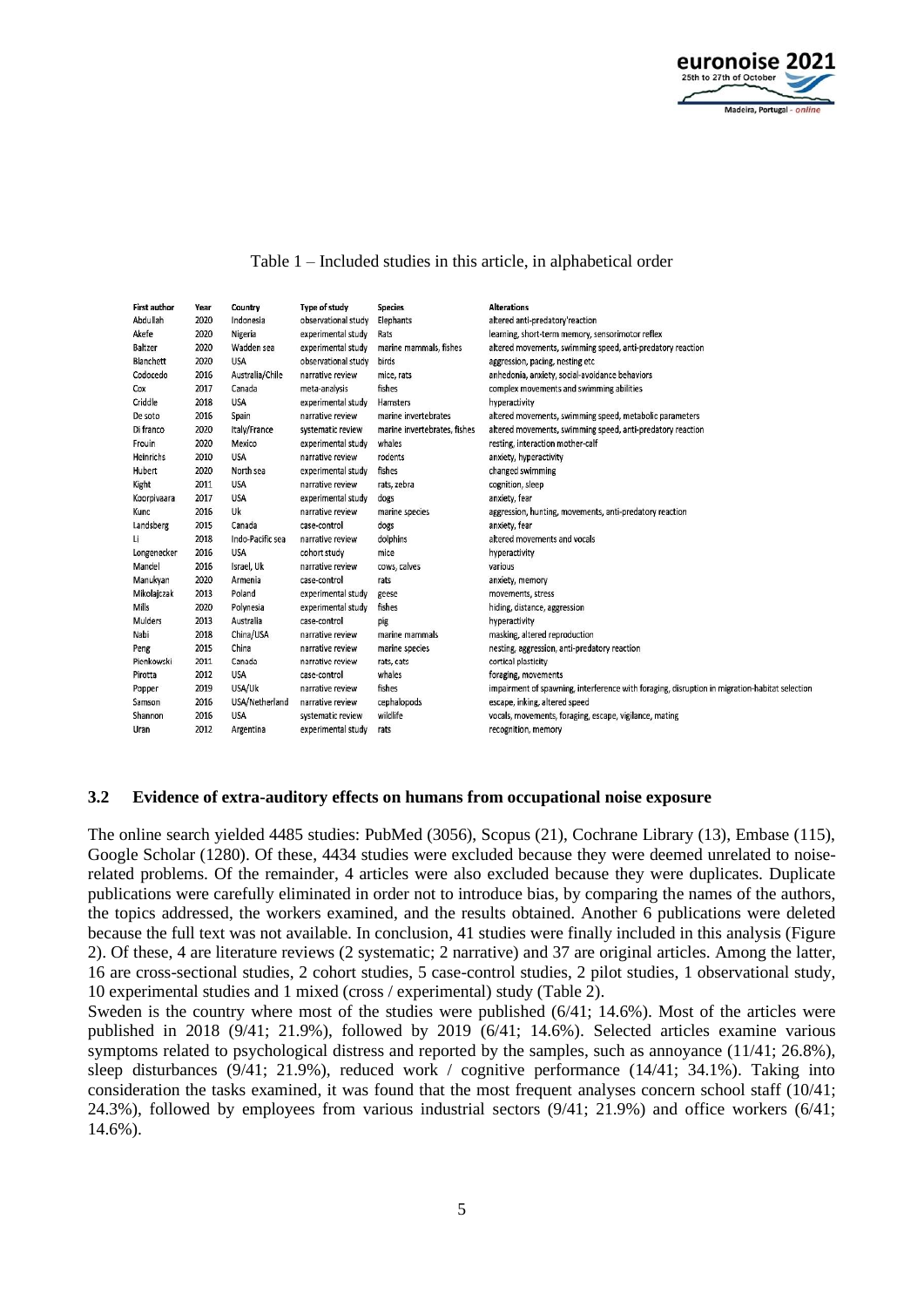

Taking into account the widest type of article selected (i.e. the 37 "original articles"), the main disorders examined include cognitive performance, attention and motivation in the workplace (15/37; 40.5%), followed by annoyance (4/37; 10.8%), stress (3/37; 8.1%), mood changes with depression and / or aggression  $(2/37; 5.4\%)$ , sleep disorders  $(1/37; 2.7\%)$ . Finally, 6 articles  $(6/37; 16.2\%)$  analyse mixed disorders. With regard to the questionnaires administered to workers, we have identified a wide variability (such as, for example, the General Health Questionnaire (GHQ), the Patient Health Questionnaire (PHQ), the Copenhagen Psychosocial Questionnaire (COPSOQ), the Stroop Test (ST), the Reaction Time (RT), the Memory Test and the Sustained Attention to Response Test (SART)). As for cognitive functions or various logical and memory skills, most authors agree that their quality decreases with exposure to noisy sources.

Another disorder frequently encountered in the selected articles is annoyance, that is, a feeling of annoyance, malaise, constant tension. Some authors have sought a correlation between this reported disorder and some individual or work-related factors, such as individual sensitivity, gender differences or some characteristics related to workstations. Finally, we have identified other alterations that could be related to occupational noise, such as states of agitation, tension, nervousness, tendency to develop aggressive behaviors or addictions. On the other hand, with regard to the professions among the original articles, school staff is the main category of workers analysed (11/37; 29.7%), followed by various employees (industry, farmers, manufacturing, etc.) and administrative-employees (7/37; 18.9%), military (4/37; 10.8%) and health workers (2/37; 5.40%).



Figure 2 – Flow-Chart of bibliographic research

Table 2 – Included studies in this article, in alphabetical order.

| <b>First Author Year Country</b> |      |      | Study   | <b>Categories Workers</b> | <b>Diseases</b>                  |
|----------------------------------|------|------|---------|---------------------------|----------------------------------|
| Abbasi                           | 2015 | Iran | pilot   | wind farmers              | general health, sleep disorders, |
|                                  |      |      | study   |                           | annovance                        |
| Alimohamm                        | 2019 | Iran | case    | automotive workers        | cognitive performance,           |
| adi                              |      |      | control |                           | annovance                        |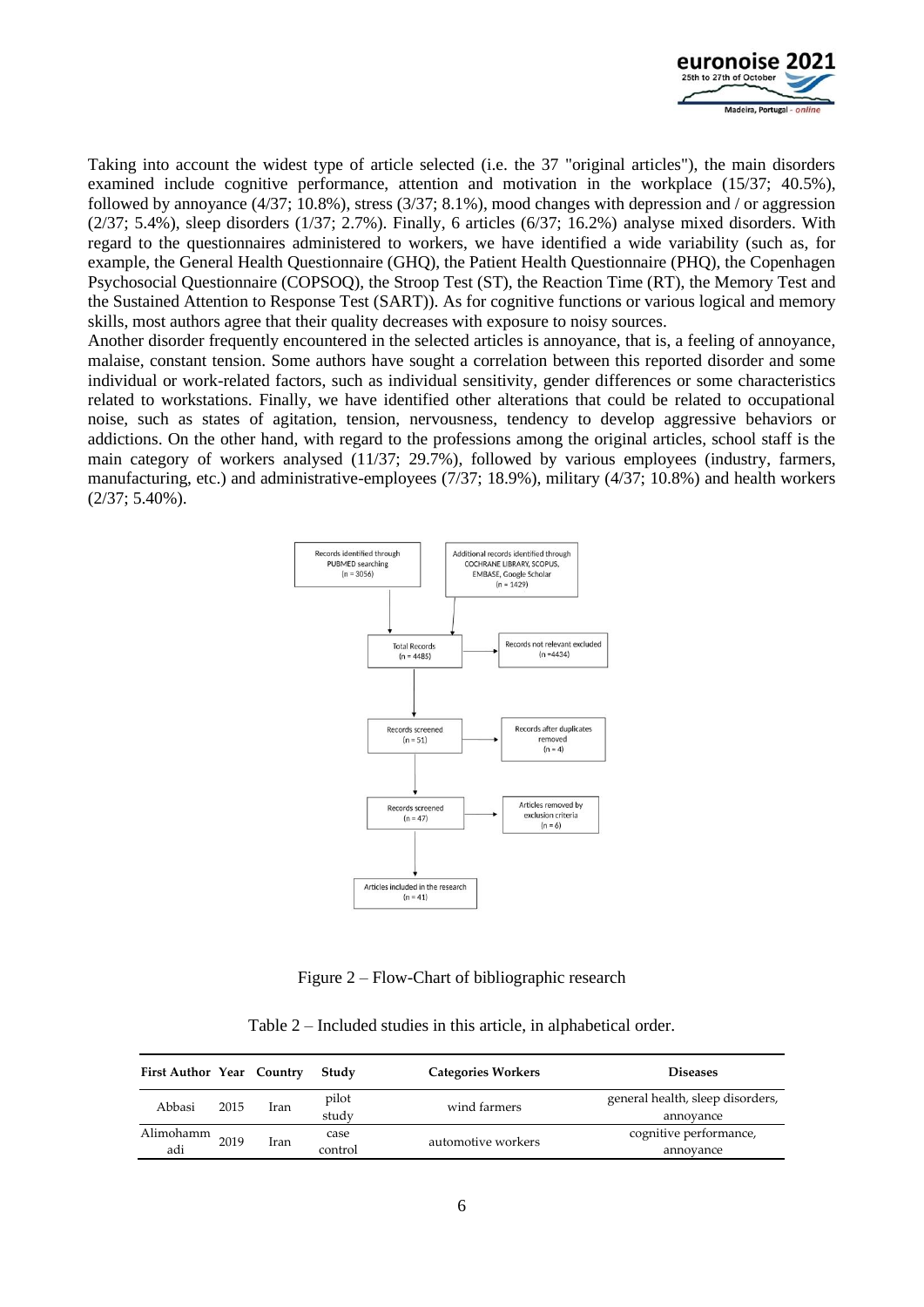

| Alimohamm<br>adi          | 2018 | Iran         | cross<br>sectional                | automotive workers                | aggressive behavior                                  |
|---------------------------|------|--------------|-----------------------------------|-----------------------------------|------------------------------------------------------|
| Alimohamm<br>adi          | 2010 | Iran         | cross<br>sectional                | white collar employees            | annoyance                                            |
| Azuma                     | 2017 | Japan        | cross<br>sectional                | office workers                    | psychological distress                               |
| Burns                     | 2019 | Usa          | cross<br>sectional                | electronic waste workers          | perceived stress                                     |
| Cheng                     | 2019 | China        | case<br>control                   | military                          | working memory performance                           |
| Clausen                   |      | 2013 Denmark | cohort<br>study                   | office workers                    | long term sickness absence                           |
| Deng                      | 2019 | China        | cross<br>sectional                | not specified                     | depression                                           |
| Di Blasio                 | 2019 | Italy        | cross<br>sectional                | office workers                    | annoyance, mental health, well<br>being              |
| Eysel-<br>Gosepath        |      | 2012 Germany | cross<br>sectional                | teachers                          | annoyance, sleep disorders,<br>fatigue               |
| Fredriksson 2015          |      | Sweden       | cross<br>sectional                | obstetrics                        | annoyance, work-related stress                       |
| Fredriksson 2019          |      | Sweden       | cohort<br>study                   | teachers                          | work-related stress                                  |
| Freiberg                  |      | 2018 Germany | systematic<br>review              | wind industries                   | annoyance, sleep disorders                           |
| Habibi                    | 2013 | Iran         | experime<br>ntal study            | university personnel              | speed of work, annoyance                             |
| Horsten                   | 2018 | d            | Netherlan systematic<br>review    | healthcare workers                | sleep disorders                                      |
| Hua                       | 2014 | Sweden       | case<br>control                   | employees                         | cognitive skills                                     |
| Irgens-<br>Hansen         | 2015 | Norway       | experime<br>ntal study            | navy personnel                    | cognitive performance                                |
| Jahncke                   | 2011 | Sweden       | experime<br>ntal study            | open plan offices                 | cognitive performance                                |
| Keller                    | 2017 | Usa          | experime<br>ntal study            | military                          | cognitive performance                                |
| Keller                    | 2018 | nd           | Switzerla observatio<br>nal study | healthcare workers                | cognitive performance                                |
| Kim                       | 2016 | Korea        | cross<br>sectional                | office work, sales, manufacturing | smoking intensity                                    |
| Kristiansen               |      | 2014 Denmark | cross<br>sectional                | teachers                          | mental health, fatigue                               |
| Mahendra<br>Prashanth     | 2011 | India        | narrative<br>review               | industrial workers                | sleep disorders, cognitive<br>performance            |
| Mapuranga                 | 2020 | Zimbabw<br>e | cross<br>sectional                | manufacturing workers             | job performance                                      |
| Milenovic                 | 2018 | Serbia       | case<br>control                   | manual/administrative workers     | aggressiveness                                       |
| Molesworth 2015 Australia |      |              | experime<br>ntal study            | aircraft personnel                | recognition memory, working<br>memory, reaction time |
| Monteiro                  | 2018 | Portugal     | pilot<br>study                    | students/fast food employees      | working memory performance                           |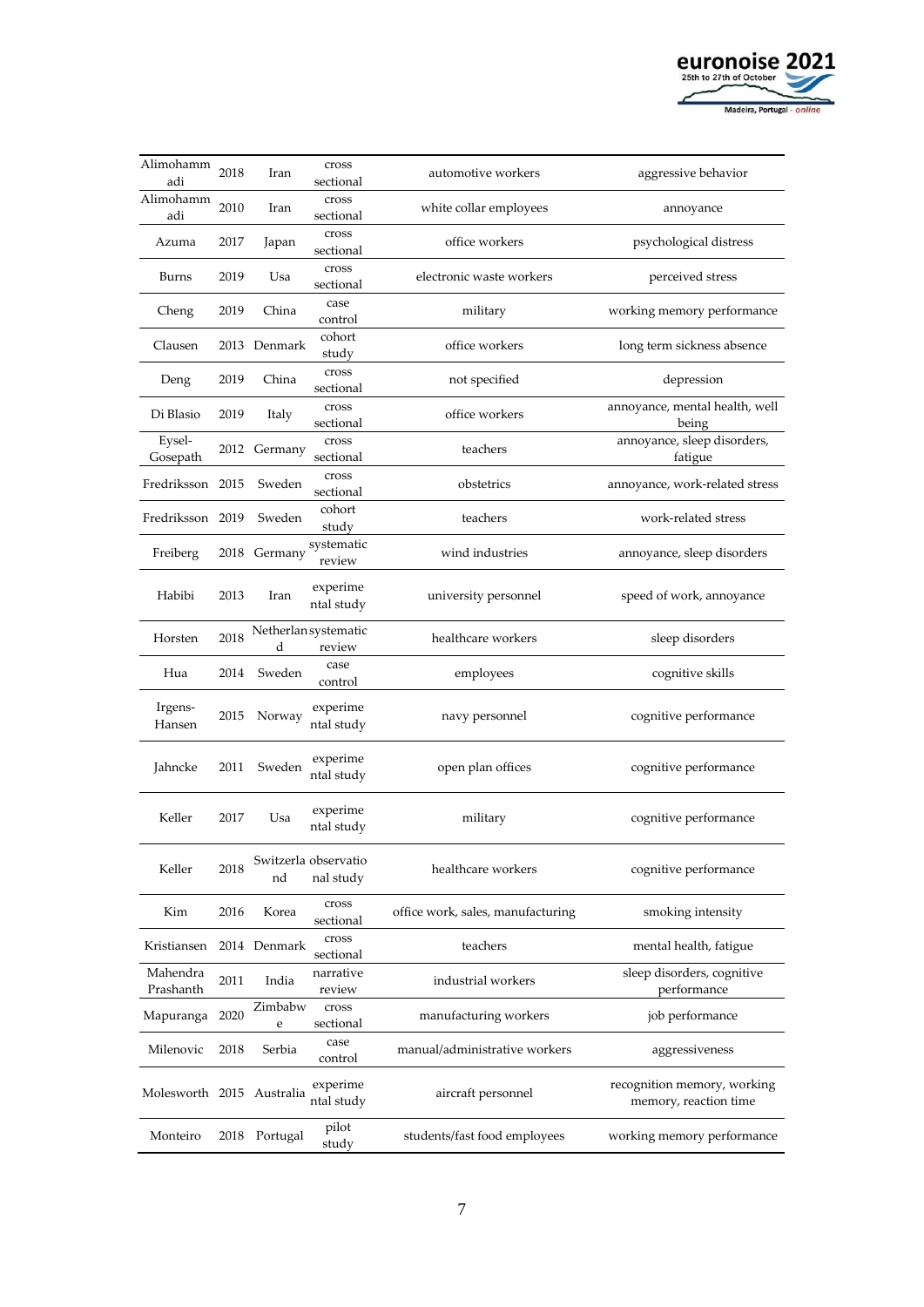

| Nari                               | 2020 | Korea         | cross<br>sectional               | employees                                                                 | sleep disorders                                        |
|------------------------------------|------|---------------|----------------------------------|---------------------------------------------------------------------------|--------------------------------------------------------|
| Oenning                            | 2018 | <b>Brazil</b> | cross<br>sectional               | various (public, private, domestic,<br>farmworkers, technicians, manager) | depressive disorders                                   |
| Onchang                            | 2018 | Thailand      | case<br>control                  | university personnel                                                      | annoyance                                              |
| Realyvásque<br>z                   | 2016 | Spain         | experime<br>ntal study           | manufacturing workers                                                     | working performance, job<br>satisfaction, aggressivity |
| Schlittmeier 2013 Germany rimental |      |               | cross/expe<br>study              | office workers                                                            | cognitive performance,<br>annoyance                    |
| Sjodin                             | 2012 | Sweden        | cross<br>sectional               | preschool personnel                                                       | work-related stress, sleep<br>disorders                |
| Sloof                              | 2010 | d             | Netherlan experime<br>ntal study | university personnel                                                      | work motivation                                        |
| Smith                              | 2010 | Uk            | experime<br>ntal study           | university personnel                                                      | working memory performance                             |
| Tomic                              | 2018 | Sweden        | experime<br>ntal study           | not specified                                                             | working memory performance                             |
| Wassermann 2013                    |      | Usa           | case<br>control                  | university personnel                                                      | attention                                              |
| Wright                             | 2016 | Uk            | experime<br>ntal study           | university personnel                                                      | cognitive performance,<br>psychological disorders      |
| Yoon                               | 2014 | Korea         | cross<br>sectional               | white, pink, blue collars                                                 | depressive disorders, suicidal<br>ideation, annoyance  |
| Yuen                               | 2014 | Malaysia      | narrative<br>review              | manufacturing workers                                                     | annoyance, sleep disorders                             |

### **3.3 Future outlook**

Starting from the bibliographical research, which showed different typologies of auditory and extra-auditory effects due to noise exposure, the Project carries out acoustic analyses of schools, which are peculiar work environments. The aim is to study the correlation between acoustic quality of schools, in terms of insulation from noise produced outside the classrooms and acoustic comfort derived by room acoustics and building acoustics design, and the extra-auditory effects on students and teachers. The activities planned in the following phase consist in the selection of an adequate number of case studies to carry out analyses in. It is therefore planned also to assess the acoustic climate of the school environments and to define the strategies and solutions for the control of noise and the creation of working environments with a low risk of extraauditory damage. At the same time, some global comfort design rules will be applied for making more comfortable the classrooms and other noisy areas in the school buildings. Specific guidelines for acoustic design and noise mitigation will be developed.

Another further activity of the project could be the definition, in the frame of the guidelines, of some rules and procedures for quantification of damage done and attribution of responsibilities where and when an extra-auditory effect of noise exposure is identified and associated with a cause-effect relationship to a workplace or work activity.

This aspect is particularly important, given the scarcity of references based on forensic evidence and judgments of the labour courts.